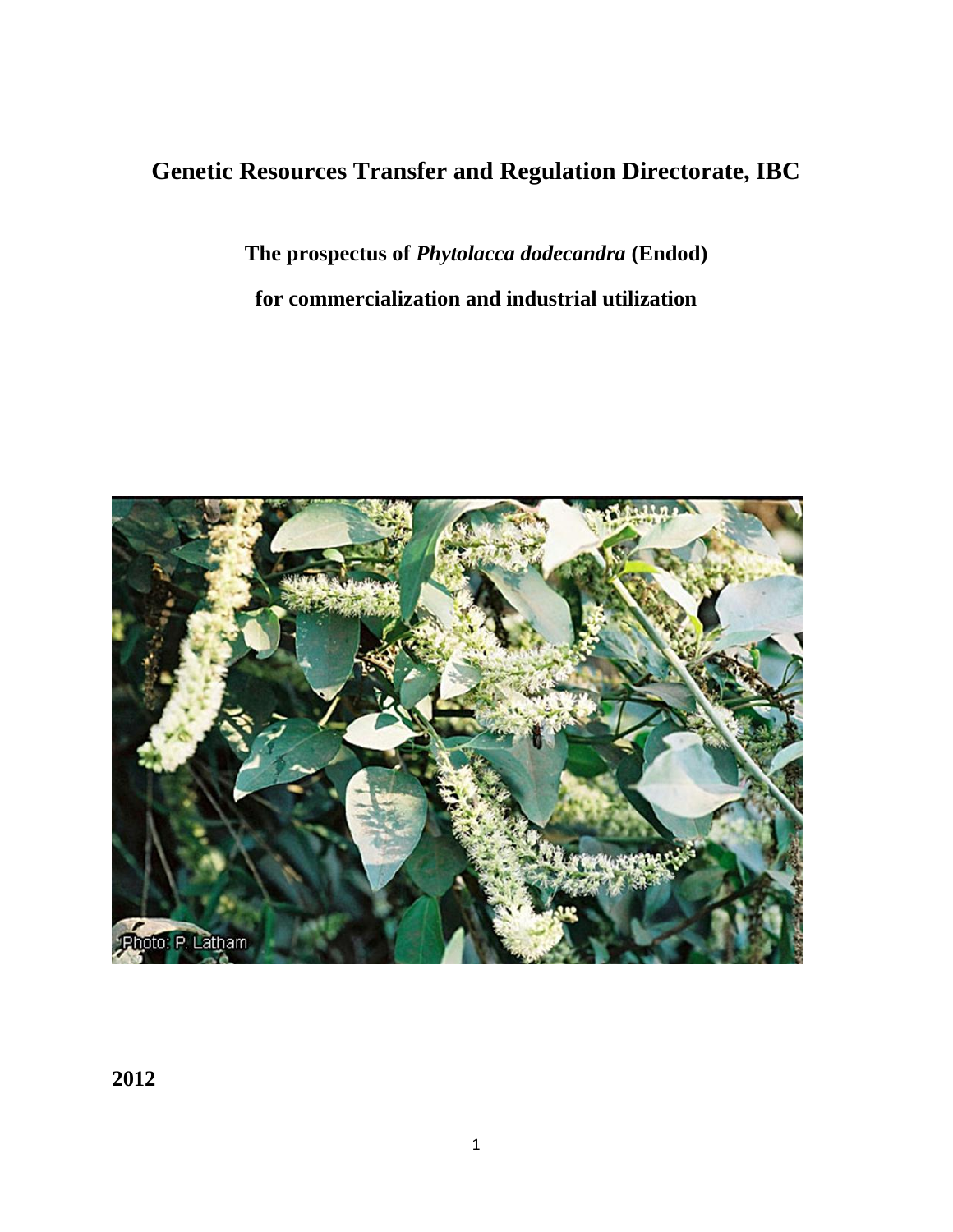# **Contents**

|    | 1. Introduction                        | 3              |
|----|----------------------------------------|----------------|
|    | 2. General description of endod        | $\overline{4}$ |
|    | 3. Agronomic aspects of endod          | $\overline{4}$ |
|    | 4. Ethnobotany of endod                | 6              |
| 5. | Industrial potential of endod          | 6              |
|    | 5.1. Molluscicidal property            | 6              |
|    | 5.2. Detergent and foaming properties  | 7              |
|    | 5.3. Larvicidal properties             | 8              |
|    | 5.4. Hirudinicidal properties          | 8              |
|    | 5.5. Trematodicidal properties         | 8              |
|    | 5.6. Spermicidal properties            | 9              |
|    | 5.7. Other snail-killing properties    | 9              |
|    | 5.8. Fungicidal properties             | 9              |
| 6. | <b>Conclusions and Recommendations</b> | 9              |
| 7. | References                             | 11             |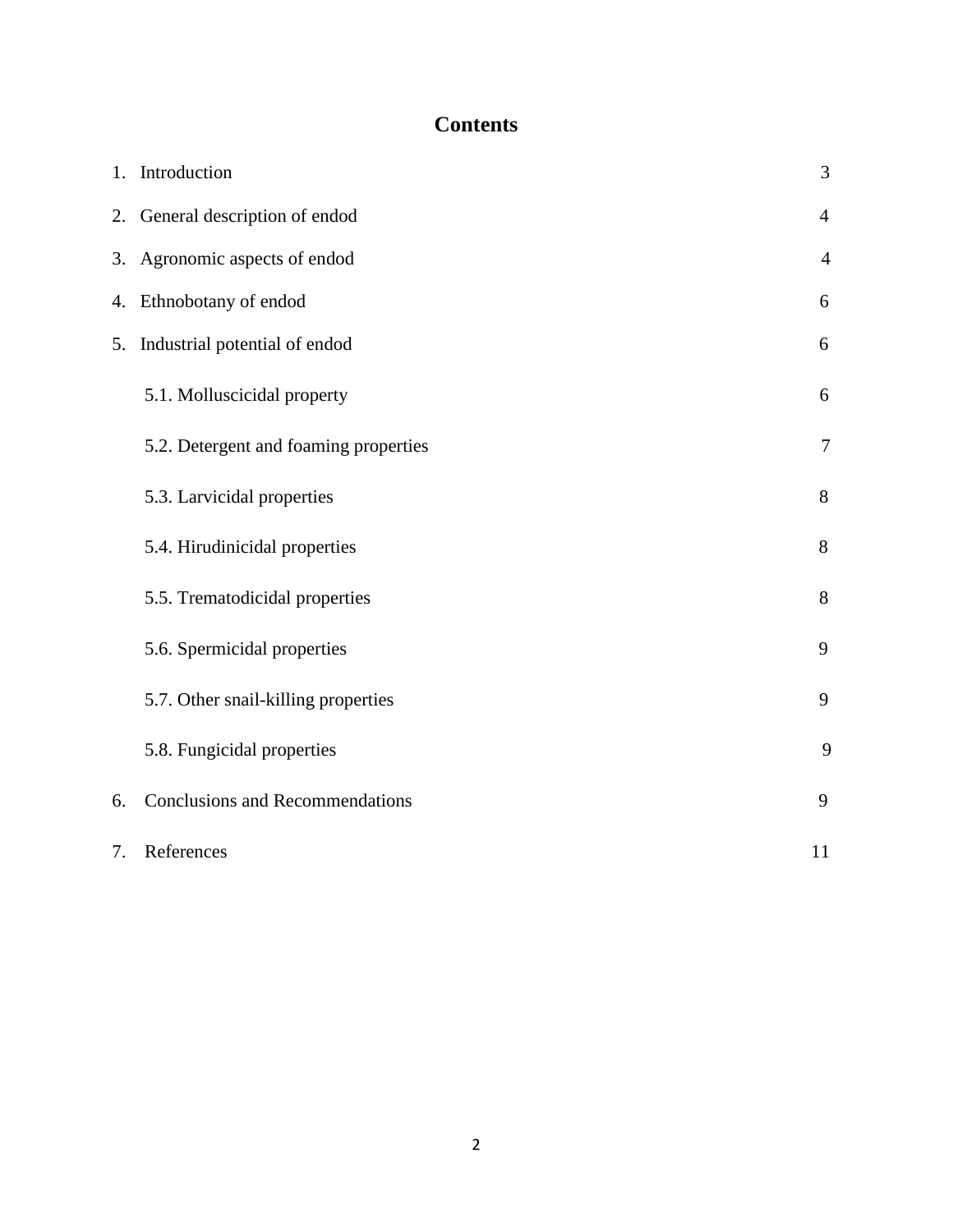## **1. Introduction**

There is enormous potential in Ethiopia to develop a profitable industry based on plant genetic resources. The development and commercialization of plant based bio-industries is dependent upon the availability of information concerning bio-active agents, bio-processing, extraction, purification, and marketing of the industrial potential plants and abundance of the resource. Based on these criteria, endod is the most promising and extensively studied plant genetic resource for commercialization and industrial utilization.

Researches on the toxicity, chemistry, extraction and application, agronomic aspects, molluscicidal and other properties of endod were intensively studied. Research results confirmed that endod have molluscicidal properties (useful for schistosomiasis and zebra mussels control programmes) and detergent properties (useful raw material for soap factory). Endod berries also have been discovered to possess potent spermicidal properties useful forbirth control; aquatic insect larvicidal properties potentially useful in the control of mosquitoes andother waterbreeding insects; trematodicidal propertiesfor control of the larval stages of *Schistosoma* and *Fasciola* parasites; hirudinicidal properties for control of aquatic leeches; and fungicidal propertiesfor the potential topical treatment of dermatophytes. Endod"s potential to control Zebra mussels provides additional economic incentives to develop it (Aklilu Lemma *et al.*, 1984; Legesse Wolde-Yohannes *et al.*, 1999).

Since the discovery of the molluscicidal properties of endod in 1964, more than 40 scientific articles have been published on different aspects of the plant (Aklilu Lemma *et al.*, 1991). Despite of all these industrial applications, endod has not been put to use in large-scales to realize its full potential. Recently EthioAgri-CEFT PLC, one of the members of the MIDROC Ethiopia Investment Group is running large-scale commercial farms for the cultivation of endod. It is also planned to export the product to markets in Europe and America. Generally, endod"s industrial potential is under-utilized and therefore there is a need to promote endod towards large-scale production and processing for local and international marketing.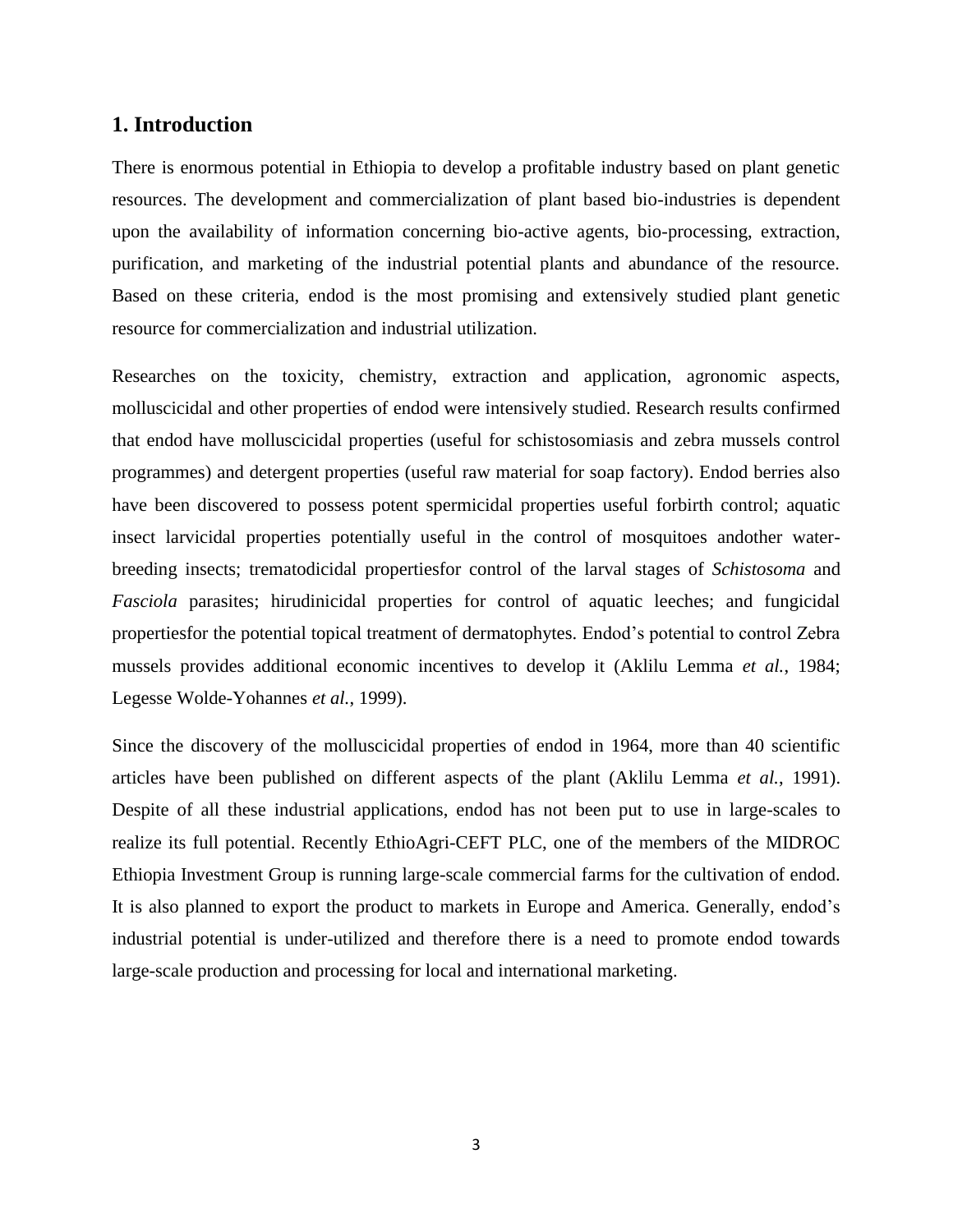## **2. General description of endod**

Endod is the Ethiopian vernacular name for the soap berry plant *Phytolacca dodecandra*. It is a member of the phytolaccaceae family and it is widely distributed in Africa, South America and Asia. It is an indigenous plant to Ethiopia (Azene Bekele, 2007).

The plant is a climber with hanging branches. It may grow to a height of 10m though the average height is 2-3m. Under favorable conditions it fruits twice a year (Ethiopia). It is a common wild plant in the highlands of Ethiopia, particularly in undisturbed areas around churchyards and close to fences. The ecological distribution and habitat of endod in Ethiopia is limited to highland regions (Legesse Wolde-Yohannes, 1987).In Ethiopia *Phytolacca dodecandra* flowers and fruits throughout the year, but with a peak during the dry season, from October to April. However, in some parts of Ethiopia it fruits twice a year, in December–February and in June–July (Lugt, 1981; Legesse Wolde-Yohannes, 1992).

## **3. Agronomic aspects of endod**

A major goal of these studies is to select and breed plants for favorable growing characteristics, productivity and high potency of berries.

### **Breeding**

65 different strains and varieties of the endod plants were collected from different parts of Ethiopia and studied under comparable conditions. Three strains- E3, E17 and E44 have been selected for exceptional growth, molluscicidal potency, yield and resistance to insect pests and drought. Based on the color of the fruits, two types of plants can be distinguished in Ethiopia: "Arabe" with pinkish to red fruits and "Ahiyo" with yellowish green fruits. The first type has higher saponin content than the latter one (Legesse Wolde-Yohannes, 1983; Legesse Wolde-Yohannes *et al.*, 1987; Kassa Semagn *et al.*, 2004).

#### **Yield**

In Ethiopia, the best strain (E44) has produced 3000 kg of dried berries per hectare annually. Annual fruit yield increases with the age of the plant up to about 15 years, with the greatest increase occurring between the first and third year (Legesse Wolde-Yohannes, 1992).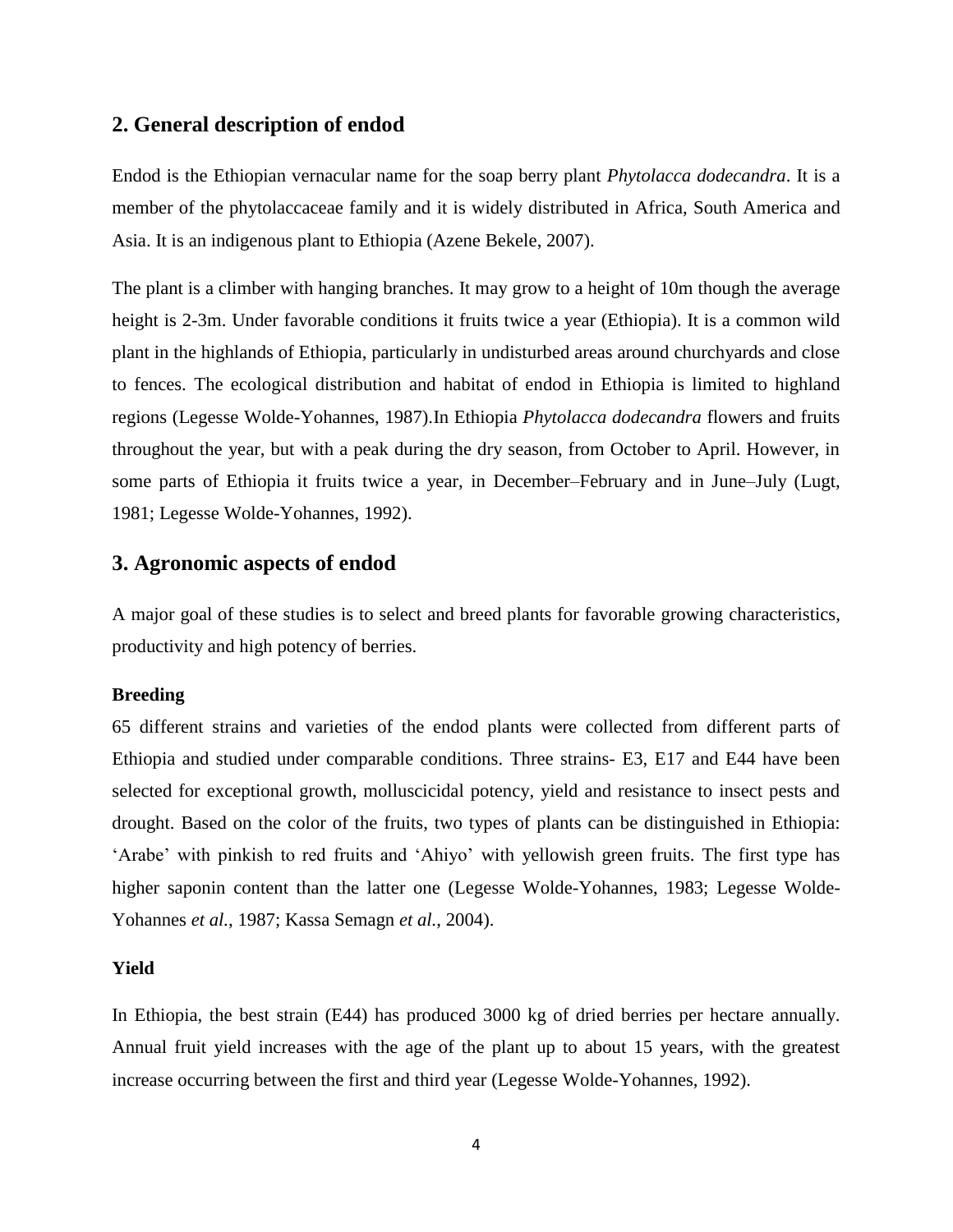### **Harvesting**

The fruits of *Phytolacca dodecandra* are harvested when full-grown but still green as the saponin content is then highest. Ripe fruits are hard to harvest as they fall from the plant and are eaten by birds. Complete fruit bunches are collected manually (Legesse Wolde-Yohannes, 1992; Zimudzi, 2007).

## **Propagation and planting**

Propagation of *Phytolacca dodecandra* is by seed or by cuttings. Seed propagation results in equal chances of producing male and female plants, and the plants start flowering 2 years after sowing. Germination can be improved by scarification with sand. Fruits can be stored for up to one year without loss of viability, but after 4 years of storage, germination declines by 14%. Propagation by seed is only appropriate for selection purposes. Seed of *Phytolacca dodecandra* takes about 14 days to germinate. Clonal propagation is possible through non-woody cuttings with 2–3 nodes taken from the top or middle part of the plant. Rooting occurs with or without application of plant growth regulators. Rooted cuttings flower after about 6 months. Tissue culture has been successful for propagation, but the plants take about 18 months to flower. Procedures for routine micro propagation by shoot tip and nodal culture have been developed. In Ethiopia, six-week-old cuttings are transplanted in the field in holes of 60 cm  $\times$  60 cm, in a mixture of soil and manure or peat, at the beginning of the rainy season. Survival of transplants depends on availability of water for irrigation (during the first and possibly during the second dry season), control of pests, evapotranspiration and soil salinity (Makhubu *et al.*, 1987; Zimudzi, 2007).

#### **Management**

Plantations of *Phytolacca dodecandra* must be shaded in the first weeks after planting. Occasional watering and weeding are important until the crop has become established. For largescale cultivation, plants should be spaced 2 m between rows and 1–2 m between plants. For each 10 female plants, 1 male plant must be planted to ensure pollination. Annual pruning is necessary to maintain size and shape and to obtain maximum yield. Without pruning the plants become a tangled mass and the fruits are difficult to harvest. Pruning is done by removing the long horizontal branches and shortening erect branches. Intercropping with annual crops is possible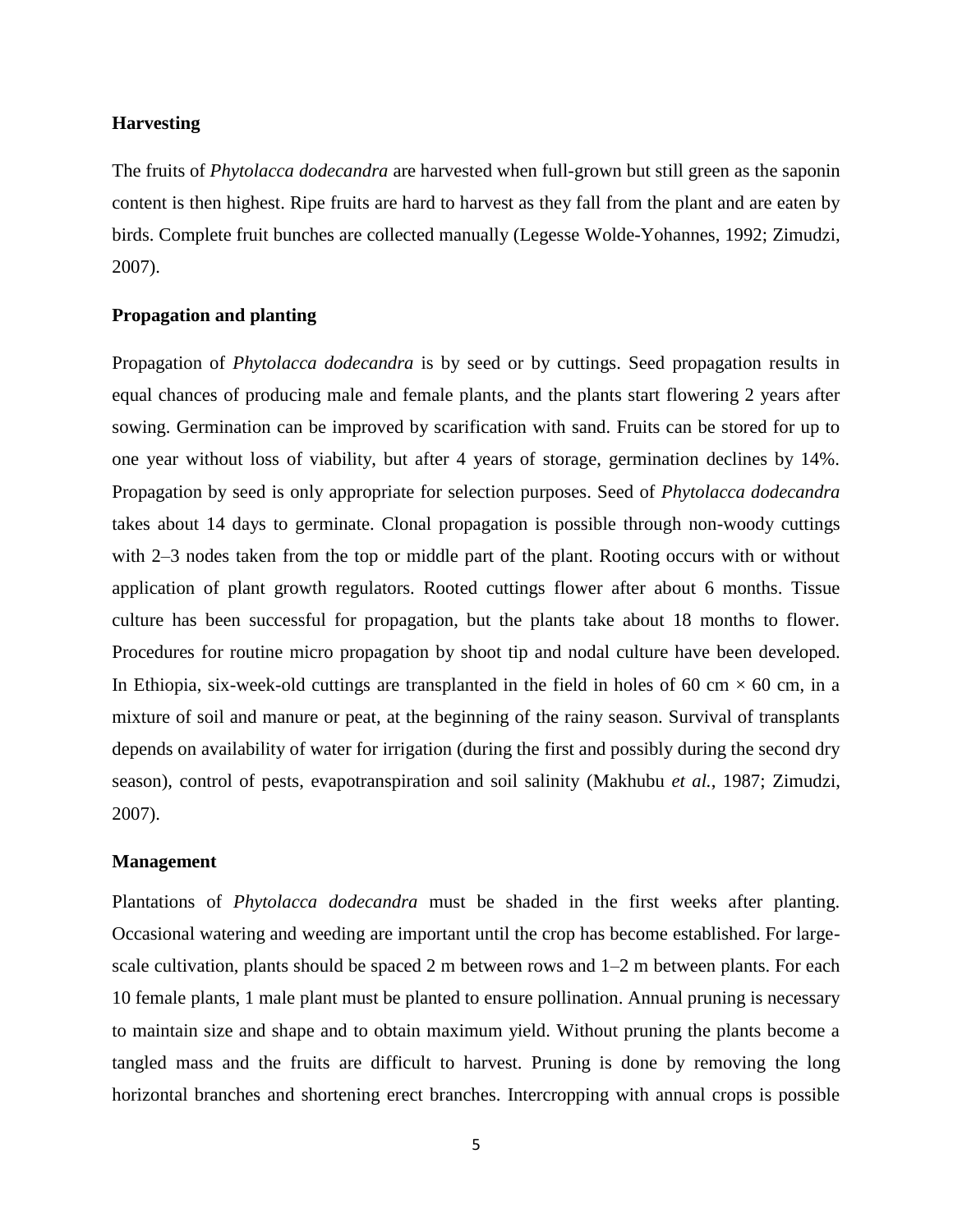because the plant develops few and deep taproots and does not compete much with annual crops for moisture and plant nutrients (Legesse Wolde-Yohannes, 1983; Legesse Wolde-Yohannes *et al.*, 1987).

In a field test, the best growth and the highest fruit yield were obtained with plants grown in full sunlight, under irrigation and with application of cattle manure. Irrigation was beneficial to fruit yield but reduced the saponin concentration; however, irrigation is beneficial for the total saponin yield. Addition of manure significantly increased growth and fruit yield, but the saponin concentration was lower. The combination of cattle manure and irrigation resulted in the highest total saponin yield (Legesse Wolde-Yohannes, 1983; Legesse Wolde-Yohannes *et al.*, 1987).

# **4. Ethnobotany of endod**

Parts of the endod plant have been used as a detergent and traditional medicine for centuries in Ethiopia (Aklilu Lemma, 1970; Esser *et al.*, 2003; Azene Bekele, 2007). Common medicinal uses include treatment of skin itching (ringworm), abortion, gonorrhea, leeches, intestinal worms, anthrax and rabies (Essera *et al.*, 2003).

# **5. Industrial potential of endod**

### **5.1. Molluscicidal property**

Endod is one of the most promising plant molluscicides due to its high toxicity to the snails, low toxicity to mammals, stability under various environmental conditions, biodegradability, widespread distribution in tropical Africa and potential for large-scale cultivation (Legesse Wolde-Yohannes, 1992; Molgaard *et al.*, 2000). One of the most important criterion for widespread use of any molluscicide is its safety to humans, animals using the treated bodies of water and local flora and fauna. Toxicological studies also showed that the fruit extracts do not have mutagenic or carcinogenic properties (Aklilu Lemma and Yau, 1974; Lambert *et al.*, 1991).

Endod berries have been used for washing clothes in streams and lakeshores in Ethiopia and other parts of Africa for centuries, with no apparent toxic effect. Also, in Ethiopia and elsewhere in Africa, high concentrations of the endod leaves, roots, or berries are taken orally for various medicinal purposes, such as for purging intestinal parasites and for abortion (Stolzenberg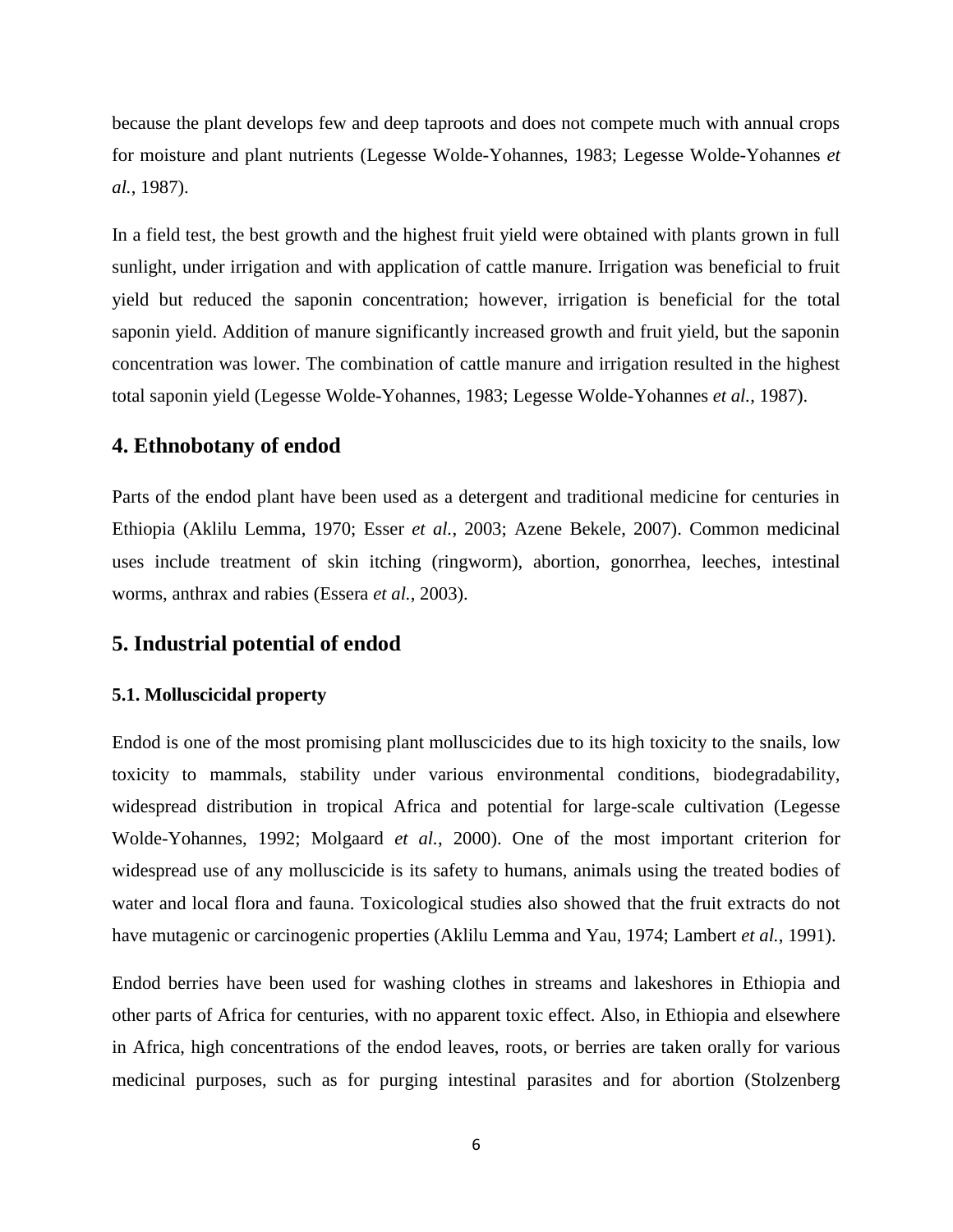andParkhurst,1976). If endod had any harmful effects, surely it would not have survived centuries of human use. As with all natural products used by local people, its dangers would have been recognized and the substance discarded.

The scientific working group of schistosomiasis of the UNDP/World Bank/WHO special program of research and training on tropical diseases recognized *Phytolacca dodecandra* (endod) as the most promising plant molluscicide studied to date (Aklilu Lemma *et al.*, 1991).

Many well-intentioned water resource development (hydroelectric dams and irrigation) schemes provide more sites for snails to breed and thus for the rapid spread of schistosomiasis. In Ethiopia, it is expected for schistosomiasis to spread rapidly due to many irrigation and dam projects undergoing recently. This will result in increased demand for most accessible and cost effective molluscicide. Hence, there will be a potential market for endod products.

An endod-based molluscicide intended to control the zebra mussels has opened a major new hope for marketing and exporting endod as a cash crop. The zebra mussels are disrupting municipal water facilities because they restrict water flow by attaching themselves to pipes and other hard surfaces. In addition, they are a serious threat to fisheries because the mussels cover rocks in spawning areas, and remove algae (a source of nutrients) from the water. Municipal water plants and ship owners had already spent millions to rid their pipes of zebra mussels. The U.S. Fish and Wildlife Service estimated in 1990 that the zebra mussel would create a \$2 billion loss to fisheries by the end of the decade. If endod is commercially developed as a molluscicide to control zebra mussels, there would be immediate demand for large quantities of endod berries. So, a new and substantial export market could be created in Ethiopia for endod as a raw material or processed product (Rafi, 1993).

### **5.2. Detergent and foaming properties**

The detergent properties of endod are also promising. Its foaming, thermal stability and cleaning properties equals or exceeds most imported or locally-made detergents in developing countries. The water extract of endod can be used as an effective substitute for dodecyl benzene sulfonic acid (DOBSA), a petrochemical by-product used as a surfactant in commercial detergent formulations for washing fine grades of cotton, linen and wool. From acceptability viewpoint, endod has been used locally for centuries. People in the Ethiopian highlands have used endod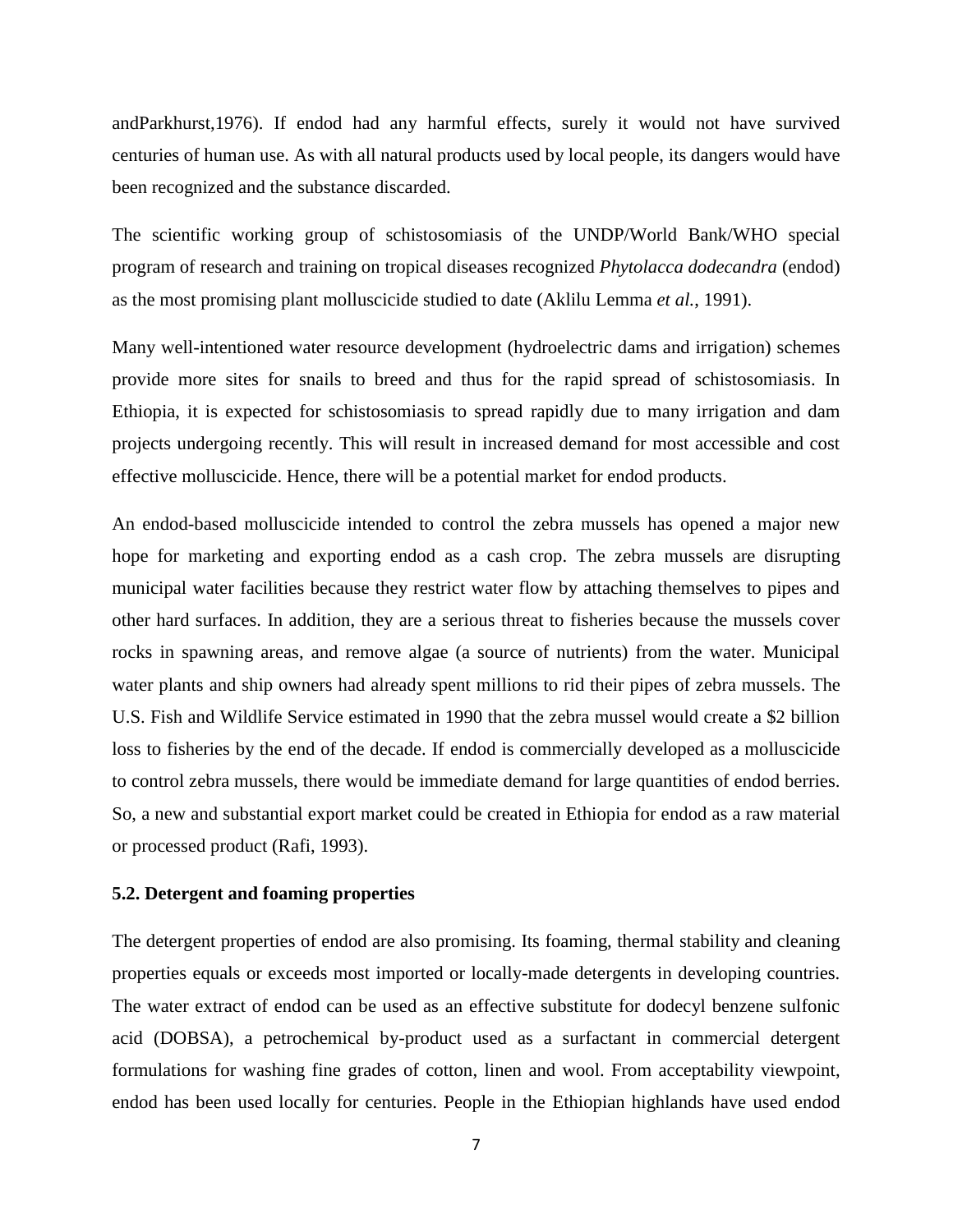berries as laundering agents for the white cotton shawls (shama) that are a part of the Ethiopia culture (Aklilu Lemma, 1965; Adams *et al.*, 1989).

Endod is more advantageous over some chemical detergents as it is harmless to delicate fabrics (such as fine cotton, linen and wool) and leaving the clothes non-compressed. Further, it is biodegradable and its use has no apparent deleterious environmental effects (Aklilu Lemma, 1984).

The high foaming property of endod could be modified for use in lightweight concrete and foam rubber. It may also be possible to use it as a dispersant in perfume manufacture (Aklilu Lemma *et al*., 1979; Aklilu Lemma, 1984).

#### **5.3. Larvicidal properties**

Studies at Harvard University on the comparative toxicity of endod and other compounds on stream flora and fauna showed that mosquito larvae are particularly susceptible to the lethal effect of endod (Karunamoorthi *et al.*, 2008). This led to other investigations which demonstrated the susceptibility of larvae of the notorious black fly (*Simulium* spp.) and larvae of the domestic house fly, *Musca domestica*. Further development of endod as an insecticide for village use could have public health significance. Since snail and malaria-transmitting mosquitoes may breed in the same type of environment, control of snails with endod may have the added benefit of reducing mosquito populations

#### **5.4. Hirudinicidal property**

The aquatic leech, *Lymnatis nilotica,* a major animal pest of livestock in many tropical countries, is susceptible to endod (Aklilu Lemma *et al.*, 1984). Endod has been used for centuries in Ethiopia to control this pest. This use should be improved for more effective protection of domestic animals against this debilitating ectoparasite.

#### **5.5. Trematodicidal property**

Schistosome cercariae and other trematode larvae are highly susceptible to endod. Infected waters can be rendered safe for several days by application of small quantities of endod. The active ingredient can also be prepared in ointment form for application on exposed skin of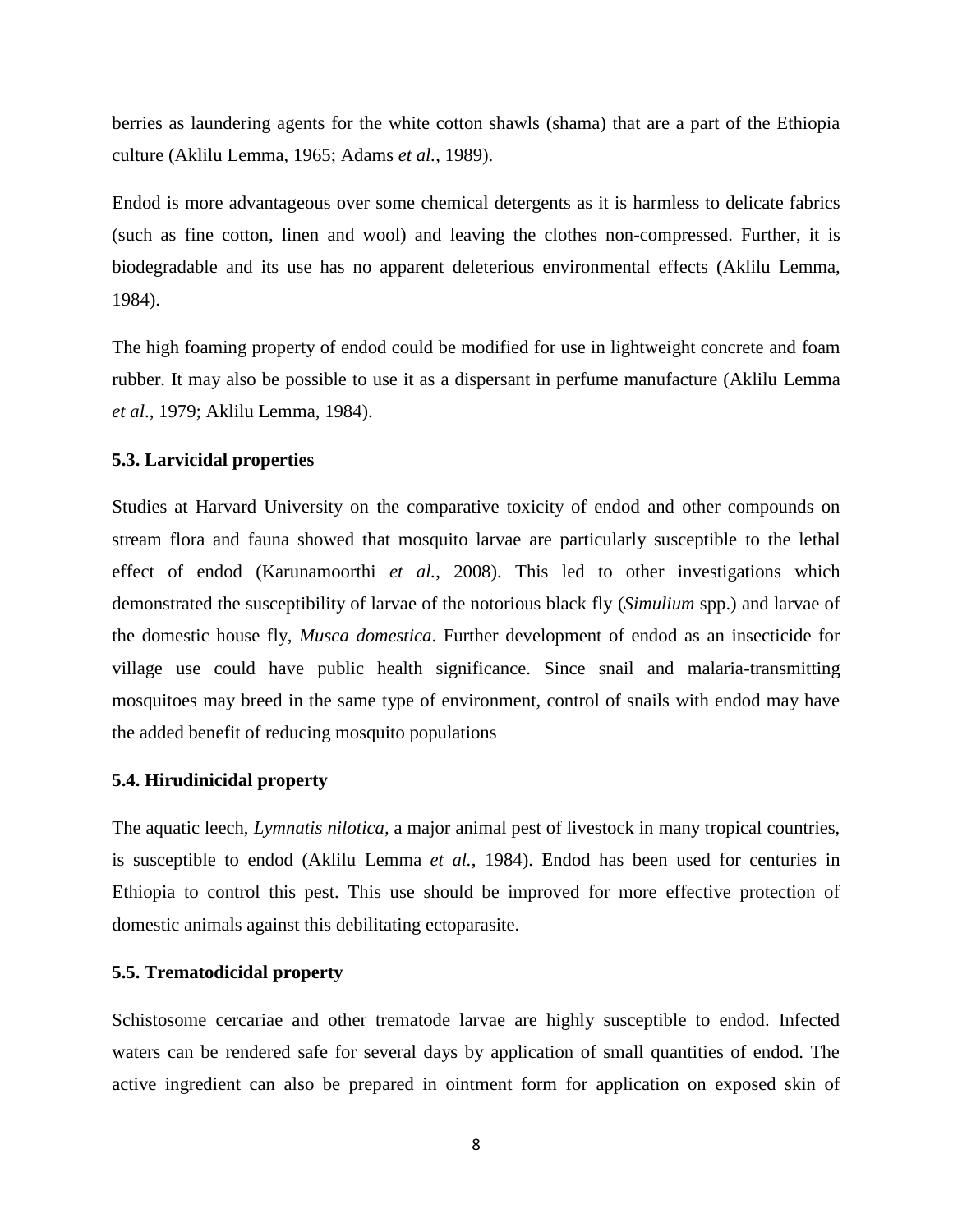workers in irrigation canals as a prophylaxis against cercarial penetration (Aklilu Lemma and Yau, 1974).

#### **5.6. Spermicidal properties**

Endod-derived saponins were found to have potent spermicidal activity, thus suggesting its possible use as birth control agent (Stolzenberg and Parkhurst, 1974). Endod has long been known and is widely used as abortifacient in traditional societies in Ethiopia. Laboratory studies have shown it to cause strong uterine contractions (Stolzenberg and Parkhurst, 1976). Intrauterine injection of small quantities of endod extract in pregnant mice causes sterile and apparently harmless abortion. In addition to preventing pregnancy, it may be used as a "day after" pill (Stolzenberg and Parkhurst, 1974).

#### **5.7. Other snail-killing properties**

Endod is also effective against snails that transmit other important human and animal diseases besides schistosomiasis. Laboratory and field studies have indicated that *Lymnaea* spp are extremely susceptible to endod. These are the snail hosts of important cattle and sheep liver fluke that cause fascioliasis. Spraying pastures with relatively low concentrations of ended will kill snails, eggs, and infective larvae of the parasites without affecting the animals or vegetation on which it is sprayed (Zimudzi, 2007).

### **5.8. Fungicidal properties**

Biological screening tests have revealed that endod has a selective toxicity to dermatophytes, the fungi that cause a variety of skin conditions such as athlete's foot and ringworm (Wossen and Aklilu Lemma, 1977).

# **6. Conclusion and Recommendation**

Genetic resources that have pharmaceutical or other industrial potential should be promoted for access and benefit sharing. Endod is the best known plant genetic resource for its enormous potential for commercialization and industrial utilization.

Its industrial value and its potential to become an investment project in which farmers can be involved as out-growers make endod an economically significant plant. Promoting endod will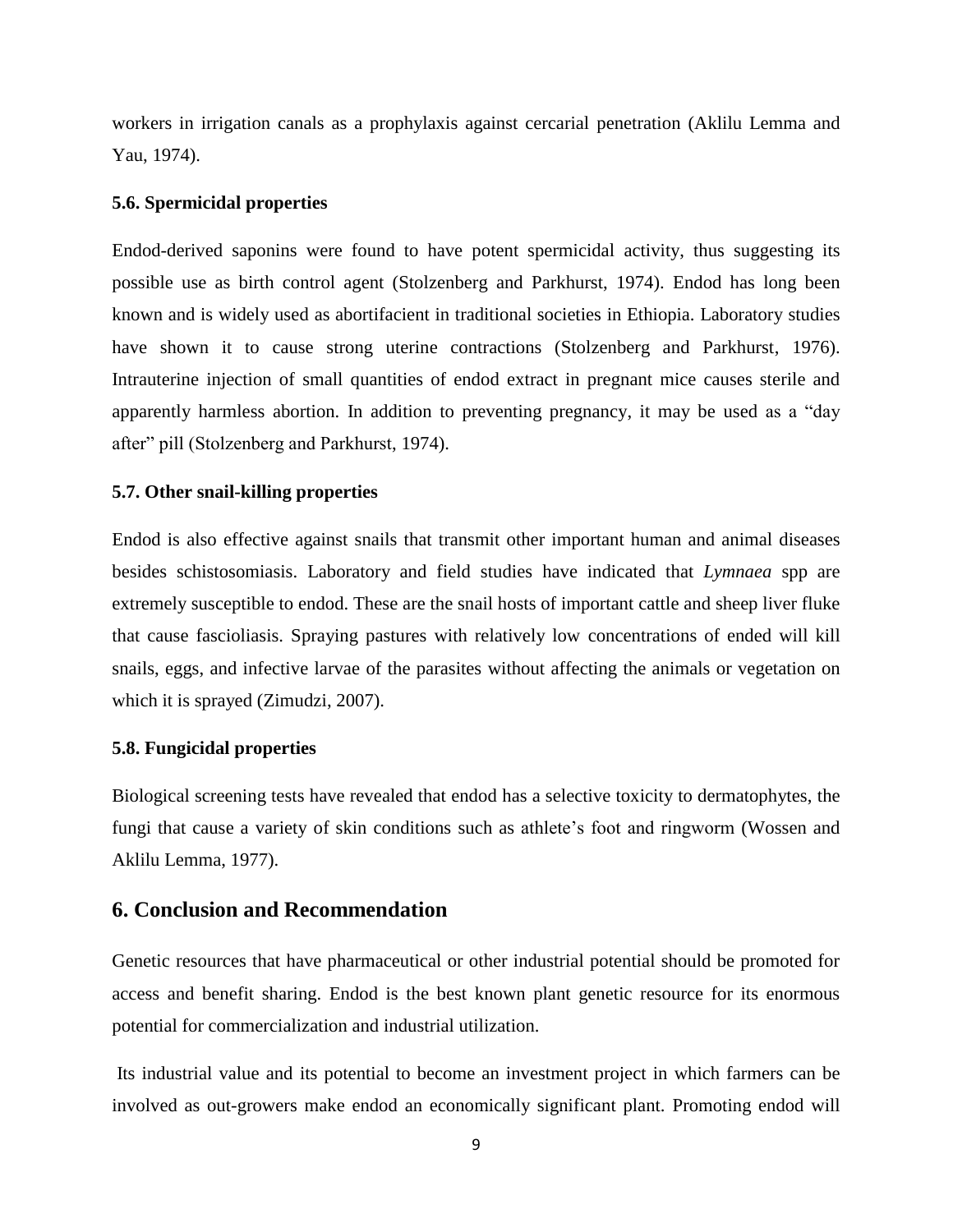thus contribute to the sustainable livelihoods and community development by optimizing its use and generating income.

The benefits of endod go well beyond the potential applications of its many different properties. To realize its full potential, there is a need to promote endod towards large-scale production and processing for local and international marketing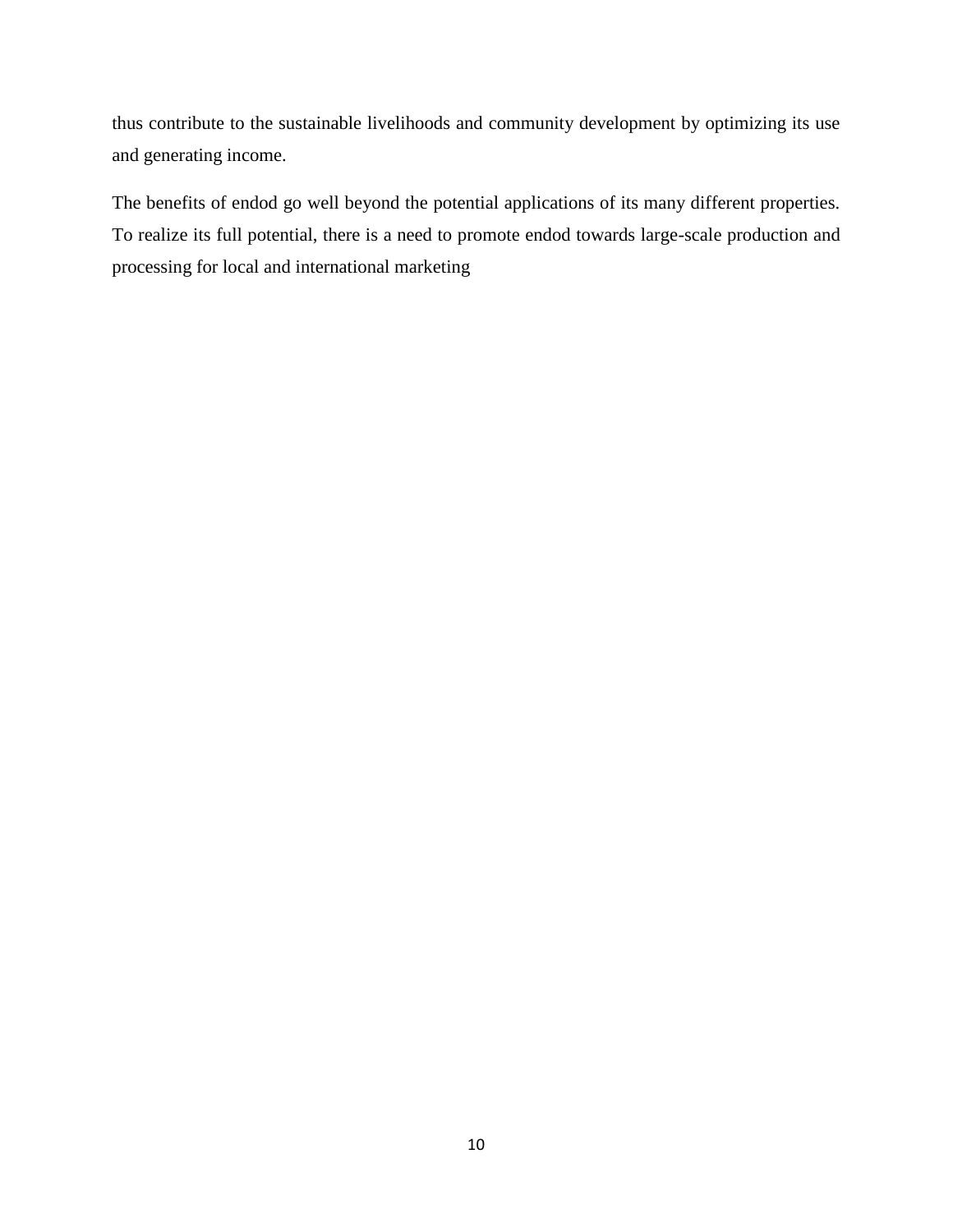## **7. REFERENCES**

- Adams, R.P., Neisess, K.R., Parkhurst, R.M., Makhubu, L.P. and Legesse Wolde-Yohannes (1989). *Phytolacca dodecandra* (Phytolaccaceae) in Africa. *Taxon* **38**(1): 17–26.
- AkliluLemma (1965). A preliminary report on the molluscicidal properties of *Phytolacca dodecandra*. *Ethiop. Med. J.* **3**: 187-190.
- Aklilu Lemma (1970). Laboratory and field evaluation of the molluscicidal property of *Phytolacca dodecandra*. *Bull. WHO* **42**: 597-617.
- Aklilu Lemma and Yau, P. (1974). Studies on the molluscicidal properties of endod (*Phytolacca dodecandra).* II. Toxicity of various molluscicides to fish and snails. *Ethiop. Med. J.*  **12**:109-114.
- Aklilu Lemma, Heyneman, S.D., and Kloos, H. (1979). Studies on the molluscicidal and other properties of the ENDOD plant *Phytolacca dodecandra.* Institute of Pathobiology, Addis Ababa University and Department of Epidemiology and International Health, University of California, San Francisco, California, Special publication, 522 pp.
- Aklilu Lemma (1984). Background and historical review. In: *Phytolacca dodecandra* **(Endod)** (Aklilu Lemma, Heyneman, S.D., Silangwa, S.M., eds.). Dublin, Ireland: Tycooly International Publishing Ltd.
- Aklilu Lemma, Heyneman, S.D. and Silangwa, S.M. (eds.). (1984). *Phytolacca dodecandra* (endod). **Towards controlling transmission of schistosomiasis with the use of a natural product.** Final report of the International Scientific Workshop, March 1983, Lusaka, Zambia.Tycooly International Publications Ltd., Dublin, Ireland.318 pp.
- Aklilu Lemma, Legesse Wolde-Yohannes, Praleigh, P.C., Klerks, P.L., Lee, H.H. (1991). Endod is lethal to zebra mussels and inhibit their attachment. *J. Shellfish Res.* **10**:361-365.
- Azene Bekele (2007). Useful trees of Ethiopia: Identification, propagation and management in 17 agro-ecological zones. Nairobi: RELMA in ICRAF project, 552p.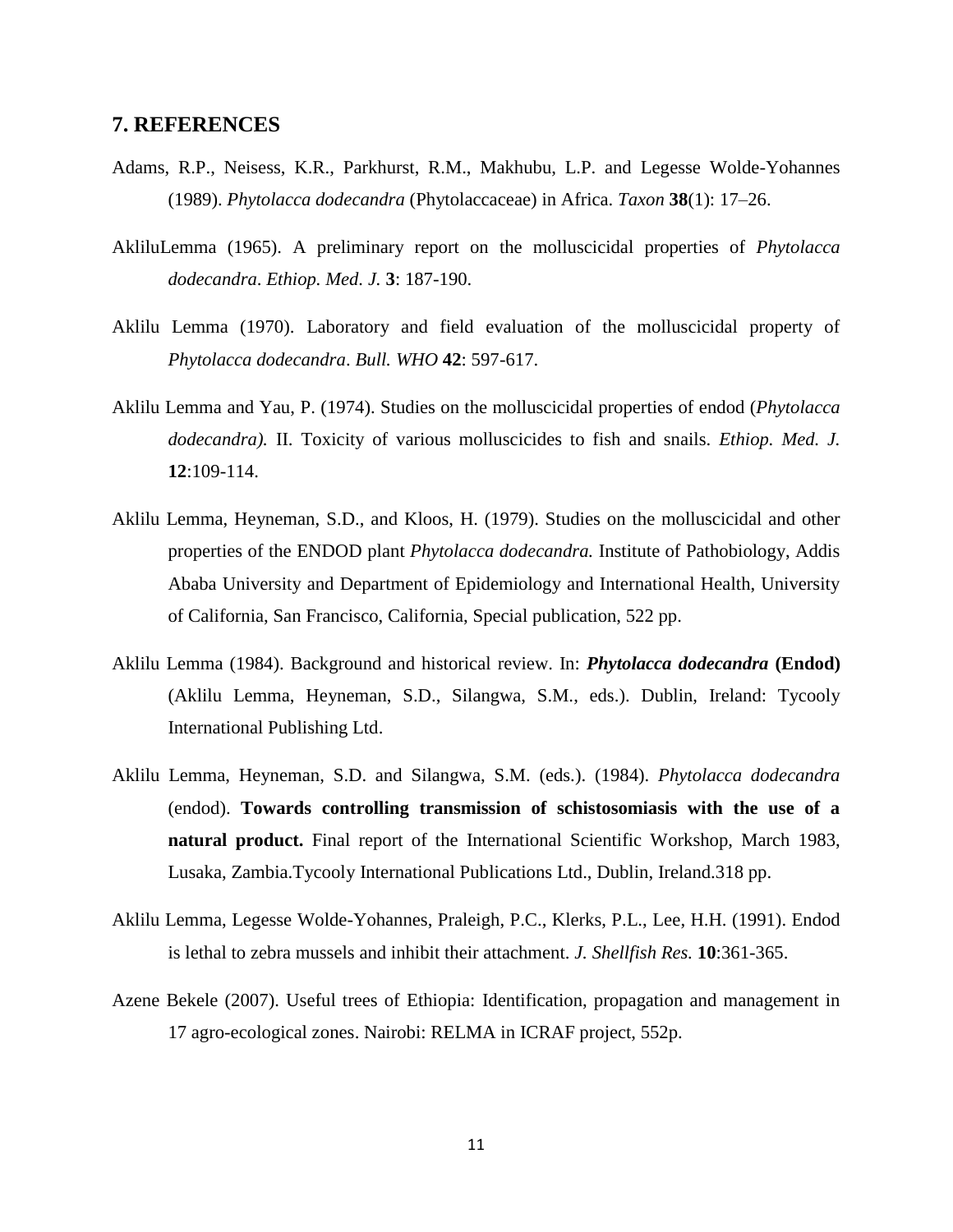- Dasture, A.V. (2002). Global market potentials of Ayruveds drugs: Some facts. *Ancient Science of Life* **21**(4):1-6.
- Esser, K.B., Kassa Semagn and Legesse Wolde-Yohannes (2003). Medicinal use and social status of the soap berry endod (*Phytolacca dodecandra*) in Ethiopia. *J. Ethnopharmacol.* **85**(2–3): 269–277.
- Karunamoorthi, K. Bishaw, D. and Mulat, T. (2008). Laboratory evaluation of Ethiopian local plant *Phytolacca dodecandra* extract for its toxicity effectiveness against aquatic macroinvertebrates. *European Review for Medical and Pharmacological Sciences* **12**: 381-386
- Kassa Semagn, Stedje, B. and Bjomstad, A. (2004). Patterns of phenotypic variation in endod (*Phytolacca dodecandra*) from Ethiopia. *African Journal of Biotechnology* **3**(1): 32–39.
- Lambert, J.D.H., Temmink, J.H.M., Marquis, J., Parkhurst, R.M., Lugt, C.B., Schoonen, A.J.M., Holtze, K., Warner, J.E., Dixon, G., Legesse Wolde-Yohannes, Desavigny, D. (1991). Endod: Safety evaluation of a plant molluscicide. *Regulatory Toxicology and Pharmacology* **14**(2): 189-201.
- Legesse Wolde-Yohannes (1983). Past and ongoing agro-botanical studies of *Phytolacca dodecandra* (Endod) in Ethiopia. In: *Phytolacca dodecandra* **(Endod)** (Aklilu Lemma, Heyneman, S.D., Silangwa, S.M. (eds.). Final Report of the International Workshop, Lusaka, Zambia, March1983, pp.125-129
- Legesse Wolde-Yohannes Demsbe, T., Lambert, J.D.H. (1987). Cultivation studies of *Phytolacca dodecandra* and its role. In: **Schistosomiasis control: Endod II.** (Makhuba, L., Aklilu Lemma, Heyneman, S.D., eds.) United Nations Council on International and Public Affairs, New York.
- Legesse Wolde-Yohannes, Esser, K.B. and Kassa Semagn (1999). Controlling bilharzia might be as easy as growing a plant. *Agroforestry Today* **11**(3–4): 7–9.